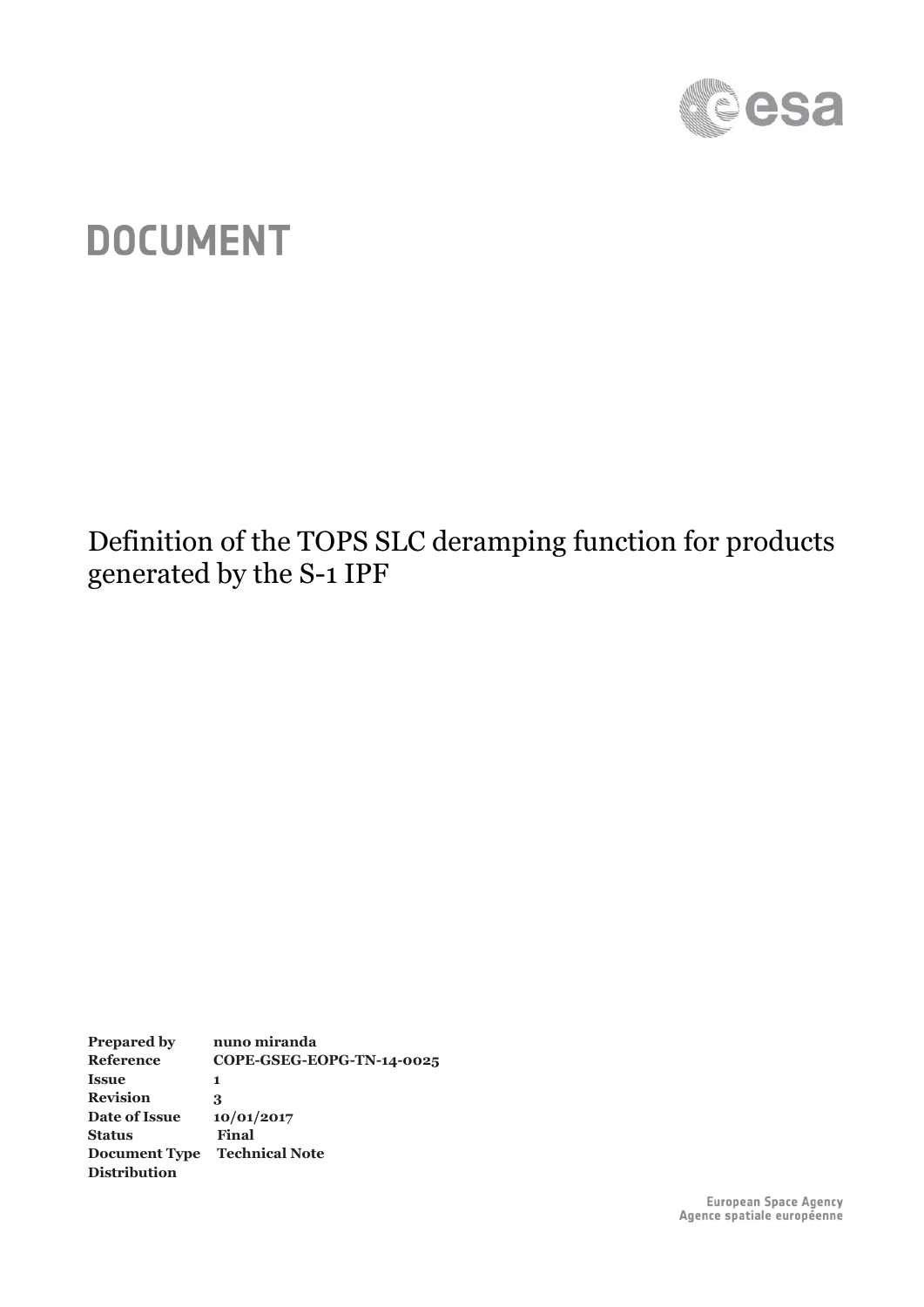

# **APPROVAL**

| Title Definition of the TOPS SLC deramping function for products generated by the S-1 IPF |                   |  |
|-------------------------------------------------------------------------------------------|-------------------|--|
| Issue 1                                                                                   | <b>Revision</b> 3 |  |
| Author <b>nuno miranda</b>                                                                | Date 10/01/2017   |  |
| <b>Approved by</b>                                                                        | Date              |  |
|                                                                                           |                   |  |

# **CHANGE LOG**

| <b>Reason for change</b>                     | <b>Issue</b> | <b>Revision</b> | Date       |
|----------------------------------------------|--------------|-----------------|------------|
| Document creation                            |              |                 | 21/09/2014 |
| Introduction of the demodulation term        |              |                 | 30/09/2014 |
| Introduction of deramping example            |              |                 | 22/04/2015 |
| Reference range updated in deramping formula |              |                 | 10/01/2017 |

# **CHANGE RECORD**

| <b>Issue</b>             | Revision 1 |              |              |
|--------------------------|------------|--------------|--------------|
| <b>Reason for change</b> | Date       | <b>Pages</b> | Paragraph(s) |
| Document creation        | 21/09/2014 | All          | All          |
| Section 5                | 30/09/2014 |              |              |
| Section 6                | 22/04/2015 |              |              |
| Sections 3, 6.6          | 10/01/2017 |              |              |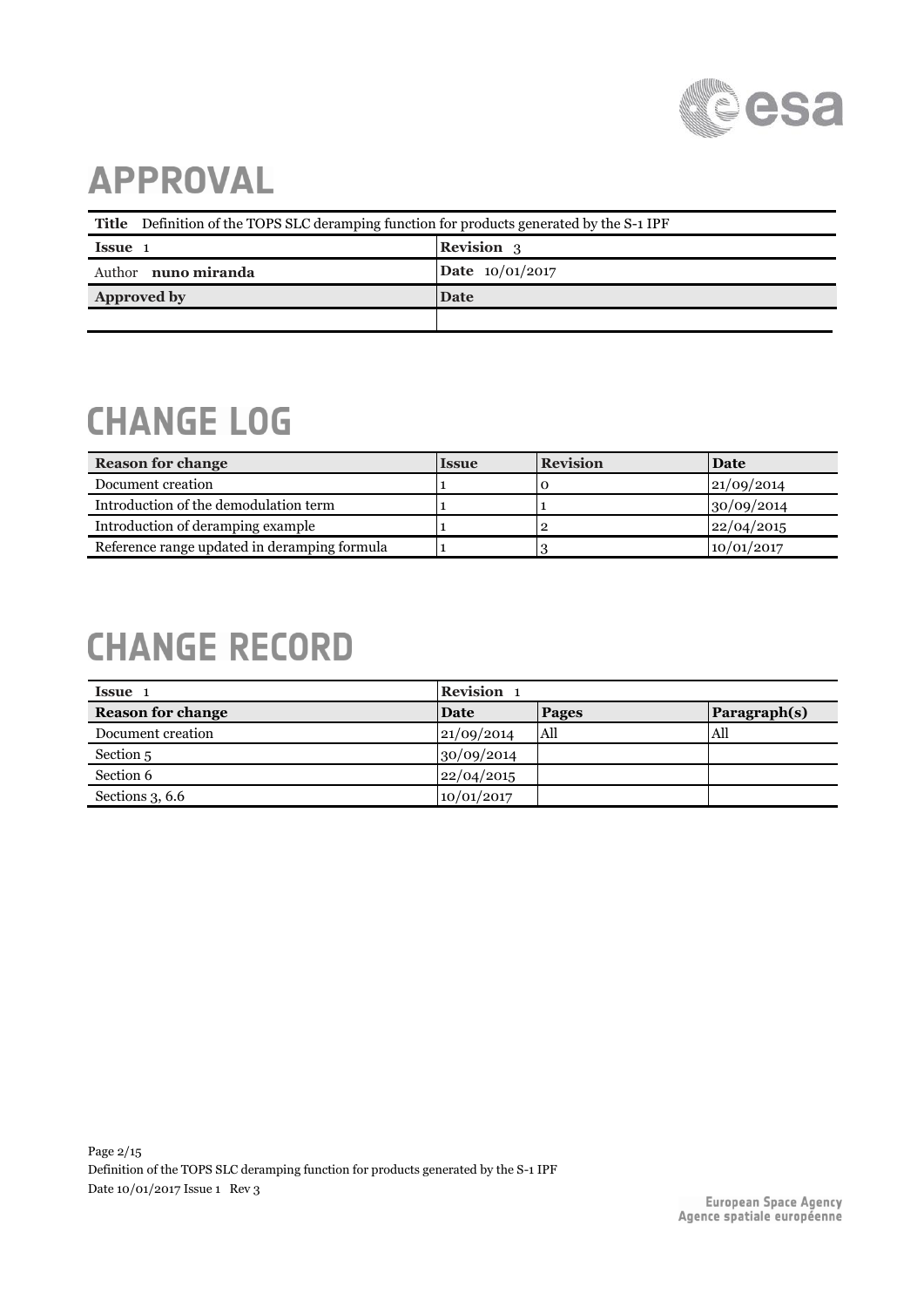

#### Table of contents:

| $\mathbf{2}$   |  |
|----------------|--|
| 3              |  |
| $\overline{4}$ |  |
| 5              |  |
| 6              |  |
| 6.1            |  |
|                |  |
|                |  |
|                |  |
|                |  |
|                |  |
|                |  |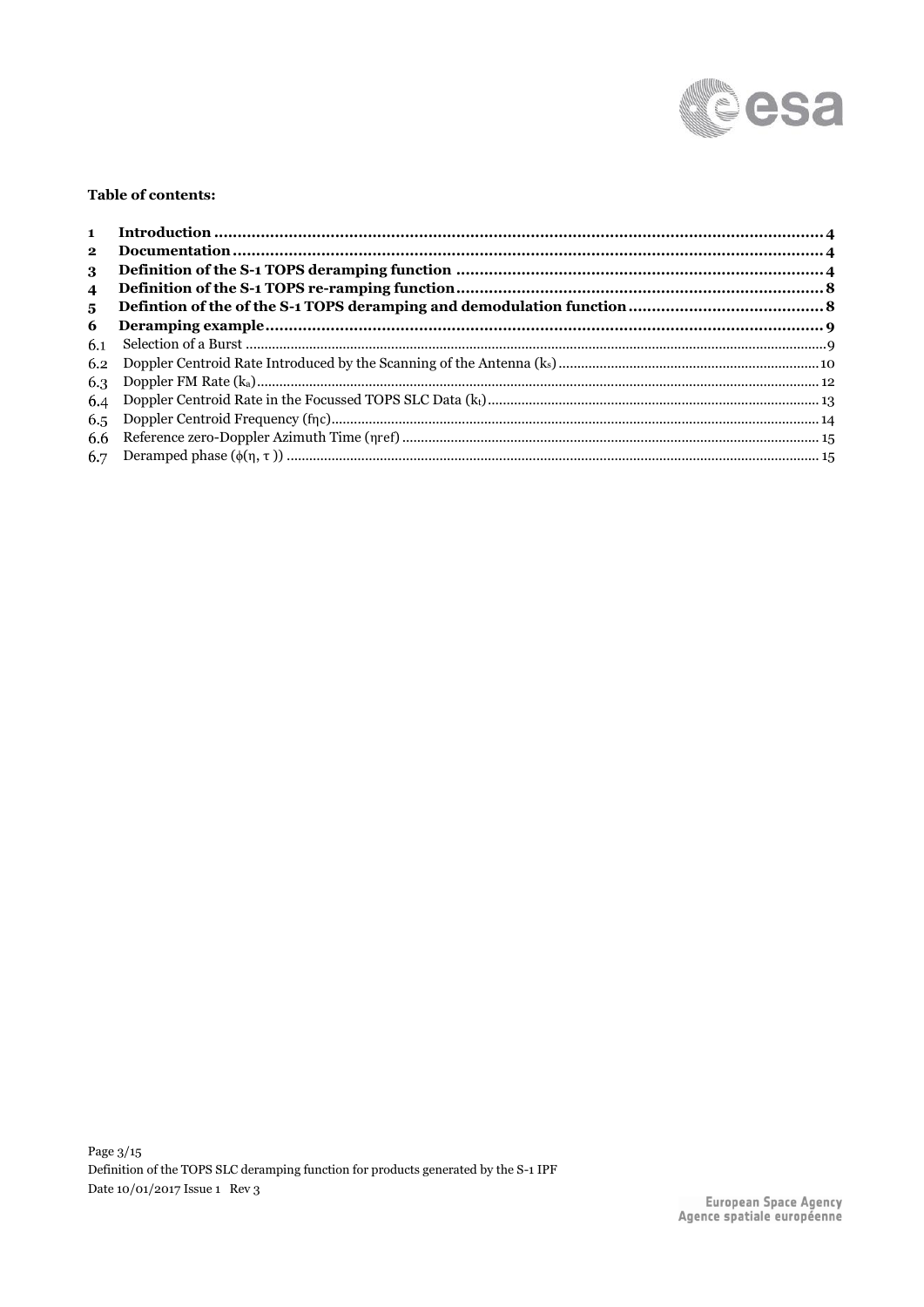

## **1 INTRODUCTION**

The Sentinel-1 (S-1) Instrument Processing Facility (IPF) is responsible for generating the complete family of Level-1 and Level-2 operation products [\[AD-](#page-3-0) 1]. It is the first SAR instrument featuring the TOPS [\[AD-](#page-3-1) 3] mode. As a matter of fact, S-1 features two TOPS mode being EWS and IWS for which the mode definition can be found in [\[AD-](#page-3-2) 4].

The particularity of TOPS is the electronic steering of the antenna in azimuth (inverse to SPOT) to illuminate the targets with the same azimuth antenna pattern. The Time /Frequency support of such data is featuring a linear frequency modulation with time in RAW data but also in the Level-1 SLC data as generated by S-1 IPF.

The removal of this linear frequency modulation (also called deramping) is a key step for performing basic operation like interpolation/resampling of the data that are often used in the interferometric processing chains.

This document defines the procedure for performing the deramping of S-1 TOPS IWS and EWS of Level-1 SLC products generated by the S-1 IPF.

### **2 DOCUMENTATION**

- <span id="page-3-0"></span> $AD-1$ \*S-1 Product Definition, S1-RS-MDA-52-7440
- <span id="page-3-4"></span>AD- 2 \*S-1 Product format specification, S1-RS-MDA-52-7441
- <span id="page-3-1"></span>AD- 3 TOPSAR: Terrain Observation by Progressive, De Zan, F., & Guarnieri, A. M., Geoscience and Remote Sensing, IEEE Transactions on, 2006 vol. 44(9), pp.2352–2360.
- <span id="page-3-2"></span>AD- 4 \*Sentinel-1 SAR Performance Analysis, S1-TN-ARE-PL-0001, issue 1.7,01/03/2013
- <span id="page-3-3"></span> $AD-5$ \*Sentinel-1 Level 1 Detailed Algorithm Definition, S1-TN-MDA-52-7445

(\*) Latest version of the document is available on the S-1 product handbook web pages: <https://sentinel.esa.int/web/sentinel/user-guides/sentinel-1-sar/document-library>

#### <span id="page-3-5"></span>**3 DEFINITION OF THE S-1 TOPS DERAMPING FUNCTION**

The Time/Frequency support of TOPS SLC burst is defined in the S-1 IPF algorithm document [\[AD-](#page-3-3) 5]. For completeness it is recalled in the figure below. For simplicity of representation [Figure 1](#page-4-0) assumes a Doppler centroid frequency ( $\rm{f}_{\eta c}$ ) of 0Hz.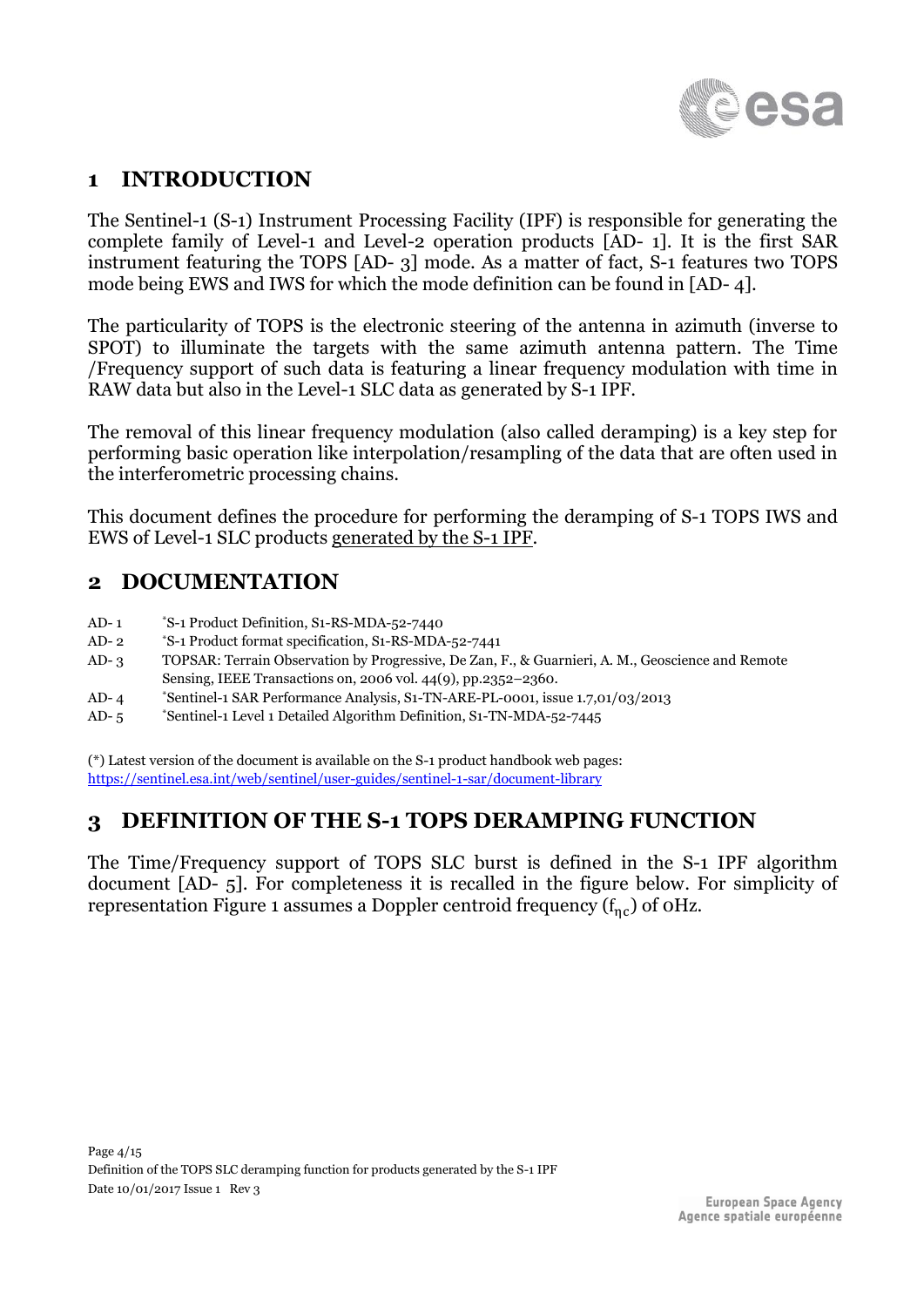



<span id="page-4-0"></span>**Figure 1: Time-frequency Diagram of a TOPS SLC product (red) representing the linear variation of the Doppler frequency of the azimuth time within a burst**

The same notations as defined [\[AD-](#page-3-3) 5] is used in this section:

- $\tau$  range time [s]
- $\blacksquare$   $\eta$  azimuth time [s]
- $\blacksquare$   $\eta_c$  Beam centre crossing time [s]
- $\blacksquare$   $\eta_{\text{mid}}$  Mid burst zero Doppler azimuth time [s]
- **•**  $f_n$  Azimuth frequency [Hz]
- $f_{\eta c}$  Doppler Centroid frequency [Hz]
- $\bullet$  k<sub>a</sub> Doppler FM rate [Hz/s]
- $k_{\psi}$  Antenna Steering rate [rad/s]
- $k_s$  Doppler Centroid rate introduced by the scanning of the antenna  $k_{\psi}$  [Hz/s]. Rate applicable to the RAW data
- $\bullet$  k<sub>t</sub> Doppler centroid rate in the focused TOPS SLC data [Hz/s]
- $v_s$  Spacecraft velocity computed at mid-burst time  $\eta_{mid}$  by stave vector interpolation [m/s]
- $\lambda$  radar wavelength [m]
- $\bullet$   $f_c$  radar frequency [Hz]
- *Nlburst* Number of lines within a burst (same for all burst)
- *Δts* Azimuth Time interval between two SLC lines [s]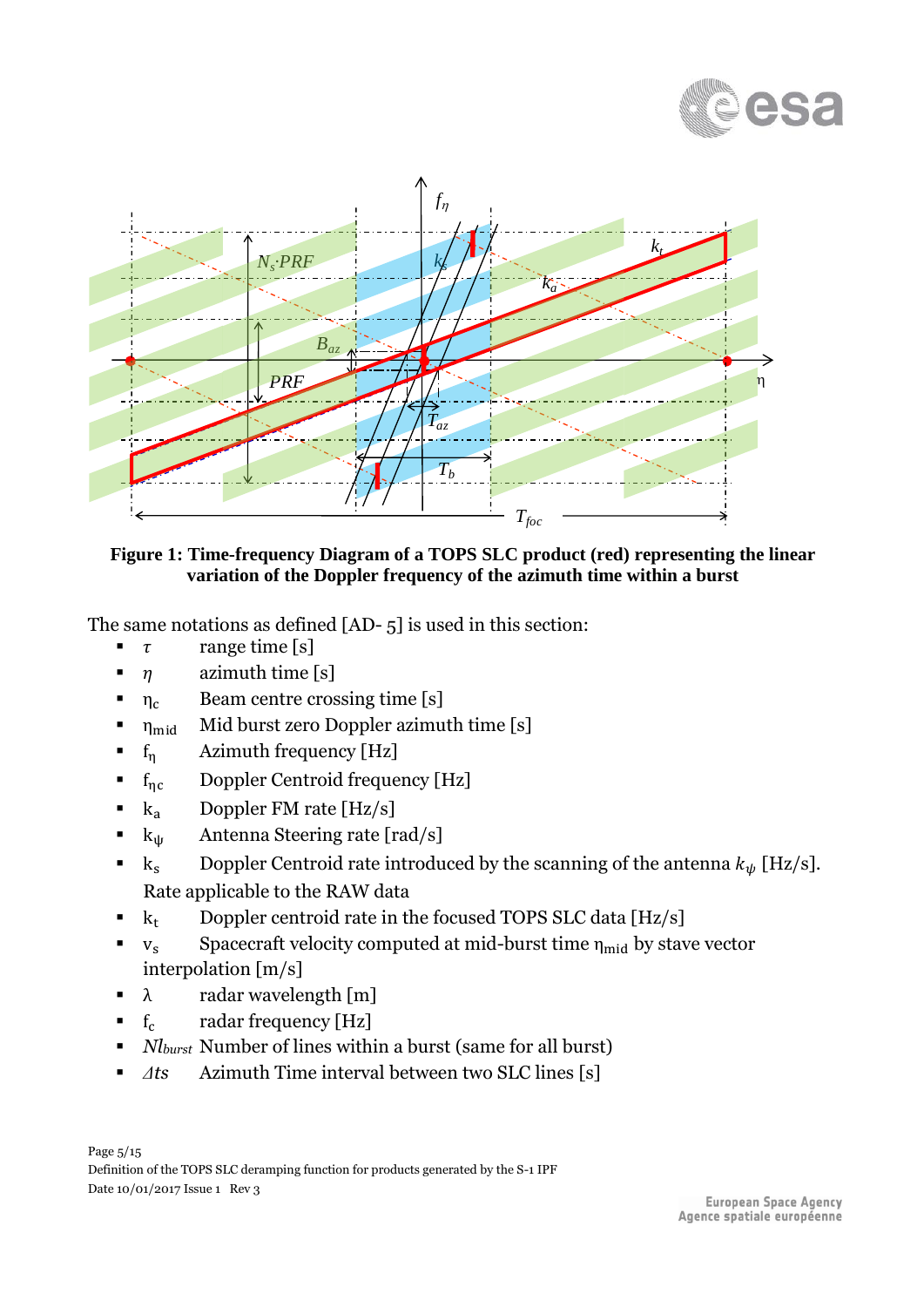

- *Ns<sub>swath</sub>Number of samples within a swath (different for each swath)*
- $Δτ<sub>s</sub>$  Time interval between two samples [s]

The spectral components of the SLC are moved to low-pass band (deramped) by a multiplication in azimuth time domain with a chirp signal defined as following:

$$
\phi(\eta,\tau) = \exp(-j.\pi.k_t(\tau).(\eta - \eta_{ref}(\tau))^2)
$$
 Equ. 1

where  $k_t$  is defined as following:

$$
k_t(\tau) = \frac{k_a(\tau).k_s}{k_a(\tau) - k_s} = \frac{k_s}{\alpha}
$$
 Equ. 2

 $k_t$  is obtained by scaling the RAW time rate  $(k_s)$  with the conversion factor  $(\alpha)$  between focused and raw time such that:

<span id="page-5-1"></span>
$$
\alpha = 1 - \frac{k_s}{k_a(\tau)}
$$
 Equ. 3

*k<sup>a</sup>* is the classical azimuth FM rate which is always negative. The azimuth FM rate is provided as a sequence of range polynomial regularly updated with azimuth time  $\eta$ . For deramping the i<sup>th</sup> burst, it is recommended to use closest polynomial to  $\eta_{mid}$  of the i<sup>th</sup> burst.

The Doppler rate introduced by the antenna steering is given by:

<span id="page-5-0"></span>
$$
k_{s} \approx \frac{2v_{s}}{\lambda} \cdot k_{\psi} = \frac{2v_{s}}{c} \cdot f_{c} \cdot k_{\psi},
$$
 Equ. 4

where  $k_{\psi}$  is the azimuth steering rate of the antenna in radians per second.  $k_s$  is not range dependent and thus can be computed once for the burst. The spacecraft velocity can be computed at mid-burst time  $\eta_{mid}$  by interpolation using the orbit state vectors.

Finally the computation of the time function:

 $η$  is the zero-Doppler azimuth time centered in the middle of the burst, i.e.,

<span id="page-5-3"></span>
$$
\eta = \left[ -\frac{Nl_{burst}}{2} \cdot \Delta t_s, \frac{Nl_{burst}}{2} \cdot \Delta t_s \right]
$$
 Equ. 5

- contains *Nlburst* elements separated by *Δts* being the SLC azimuth time sampling
- The reference time is given by:

<span id="page-5-2"></span>
$$
\eta_{ref}(\tau) = \eta_c(\tau) - \eta_c(\frac{Ns_{swath}}{2})
$$
 Equ. 6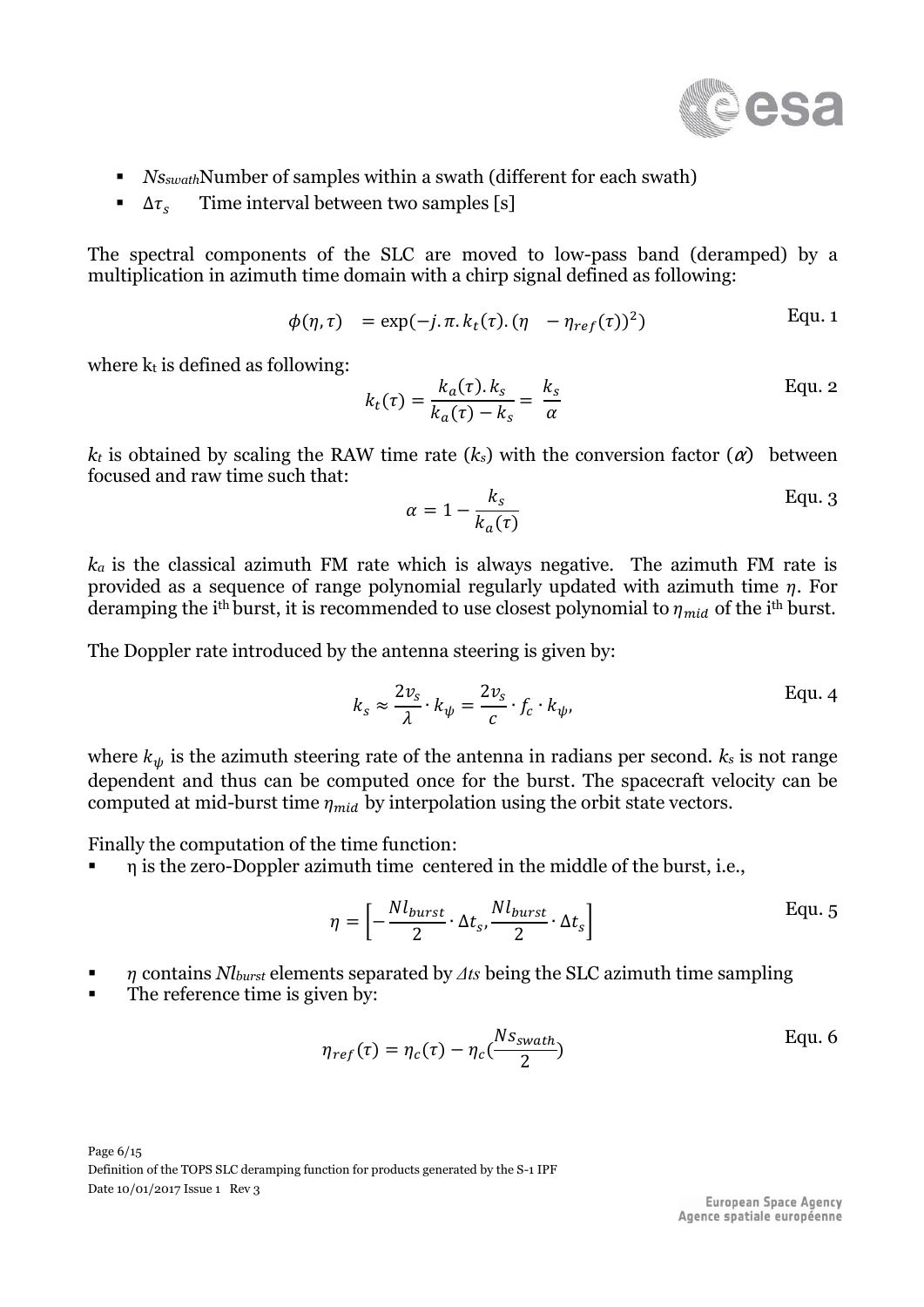<span id="page-6-1"></span>

with

$$
\eta_c(\tau) = -\frac{f_{\eta c}(\tau)}{k_a(\tau)}
$$
 Equ. 7

 $f_{\eta c}$  is the Doppler centroid frequency which is provided as a sequence of range polynomial regularly updated with azimuth time  $\eta$ . For deramping the i<sup>th</sup> burst, it is recommended to use closest polynomial to  $\eta_{mid}$  of the i<sup>th</sup> burst.

Being  $f_{nc}$  and  $k_a$  range-dependent functions,  $k_t$  is also a range-dependent function that needs to be recomputed regularly in range. In the most accurate implementations, *k<sup>t</sup>* will be recomputed for each azimuth line in a burst.

All the variables necessary to compute accurately the TOPS deramping function are provided as a direct annotation of the product [\[AD-](#page-3-4) 2] or can be easily derived. The table below provides the mapping between the variables and the product annotations.

| variable                                                  | annotations                                                           |
|-----------------------------------------------------------|-----------------------------------------------------------------------|
| $k_{\nu}$                                                 | 'product/generalAnnotation/productInformation/azimuthSteeringRate     |
| $f_{\eta_c}$                                              | /product/dopplerCentroid/dcEstimateList/dcEstimate/dataDcPolynomial   |
| $k_a$                                                     | /product/generalAnnotation/azimuthFmRateList/azimuthFmRate            |
| $f_c$                                                     | product/generalAnnotation/productInformation/radarFrequency           |
| $\mathbf{V}_\mathbf{S}$                                   | product/generalAnnotation/orbitList/orbit/velocity [x,y,z]            |
| Nlburst                                                   | 'product/swathTiming/linesPerBurst                                    |
| $\Delta$ ts                                               | product/imageAnnotation/imageInformation/azimuthTimeInterval          |
| <b>N</b> Sswath                                           | 'product/imageAnnotation/imageInformation/numberOfSamples             |
| $\Delta\tau_{S}$                                          | 1 / (/product/generalAnnotation/productInformation/rangeSamplingRate) |
| $\tau(0)$                                                 | product/imageAnnotation/imageInformation/slantRangeTime               |
| Table 1: Mapping between variables and product annotation |                                                                       |

<span id="page-6-0"></span>Note that the azimuth steering rate,  $k_{\psi}$ , is given in degrees per second in the annotation file, and shall be converted to radians per second. The other variables are already in the proper units.

The correctness of the deramping can be easily assessed by performing the spectrogram before and after deramping step, as shown in the figure below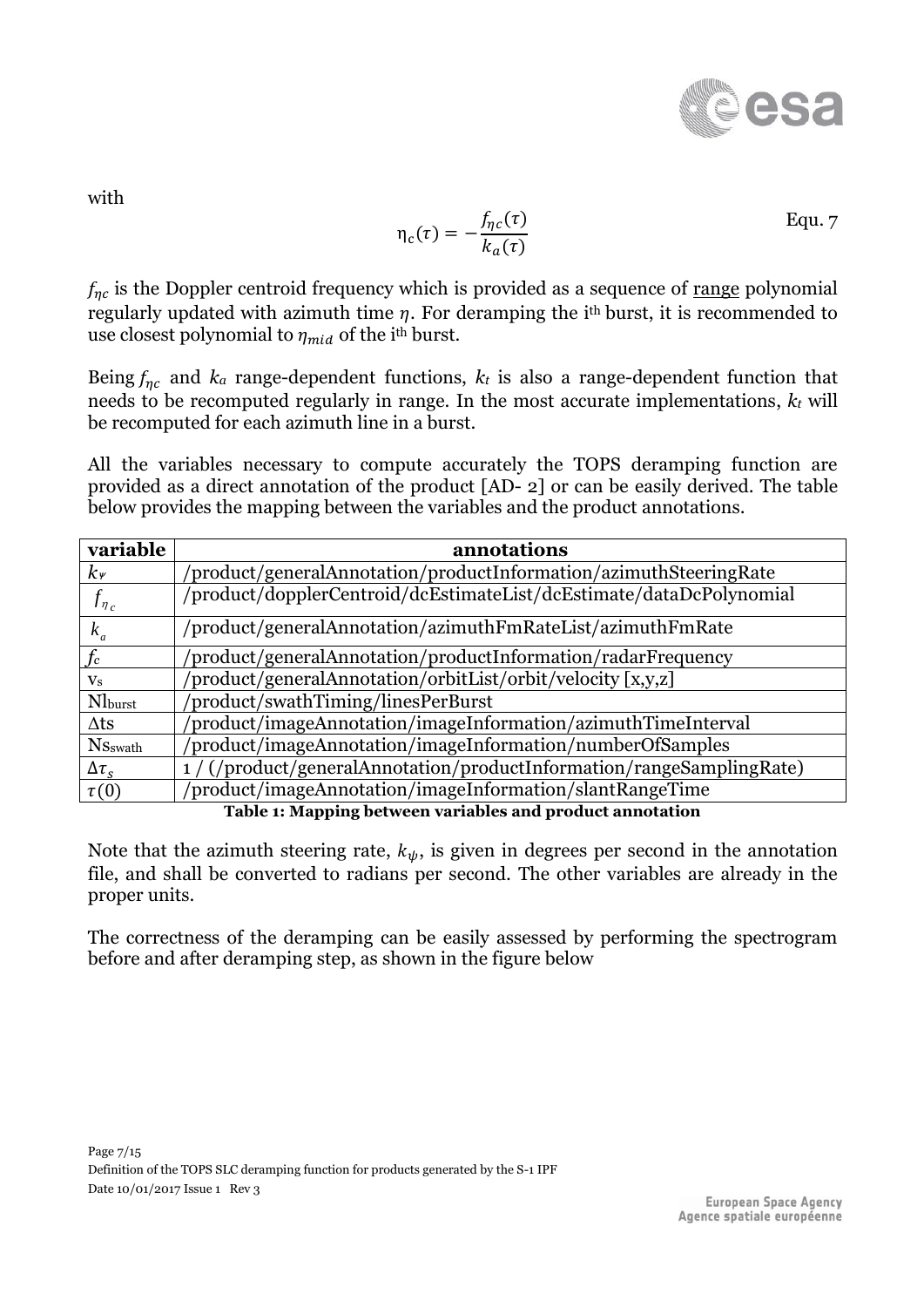



Figure 2: Shows the spectrogram obtained from IW1 (top) before deramping in discrete frequency domain (bottom) after deramping

#### **4 DEFINITION OF THE S-1 TOPS RE-RAMPING FUNCTION**

The re-ramping function is similar to the deramping except for the sign, which is inversed.

#### **5 DEFINTION OF THE OF THE S-1 TOPS DERAMPING AND DEMODULATION FUNCTION**

The functions defined in the previous are just provided for de/re-ramping around a Doppler centroid frequency.

This means that once deramped the azimuth spectrogram or spectra will still be centered on the Doppler centroid frequency.

Depending on the processing chains, a user might want (or not) to have the spectra also centered on 0Hz. This step is called demodulation.

In order to perform deramping and demodulation at the same time the previous deramping function can be updated as following:

$$
\varphi(\eta,\tau) \quad = \exp(-j.\,\pi.\,k_t(\tau).\Big(\eta\ -\eta_{ref}(\tau)\Big)^2 - j.\,2.\,\pi.\,f_{\eta_{\mathcal{C}}}(\tau).\Big(\eta\ -\eta_{ref}(\tau)\Big)) \qquad \text{Equ. 8}
$$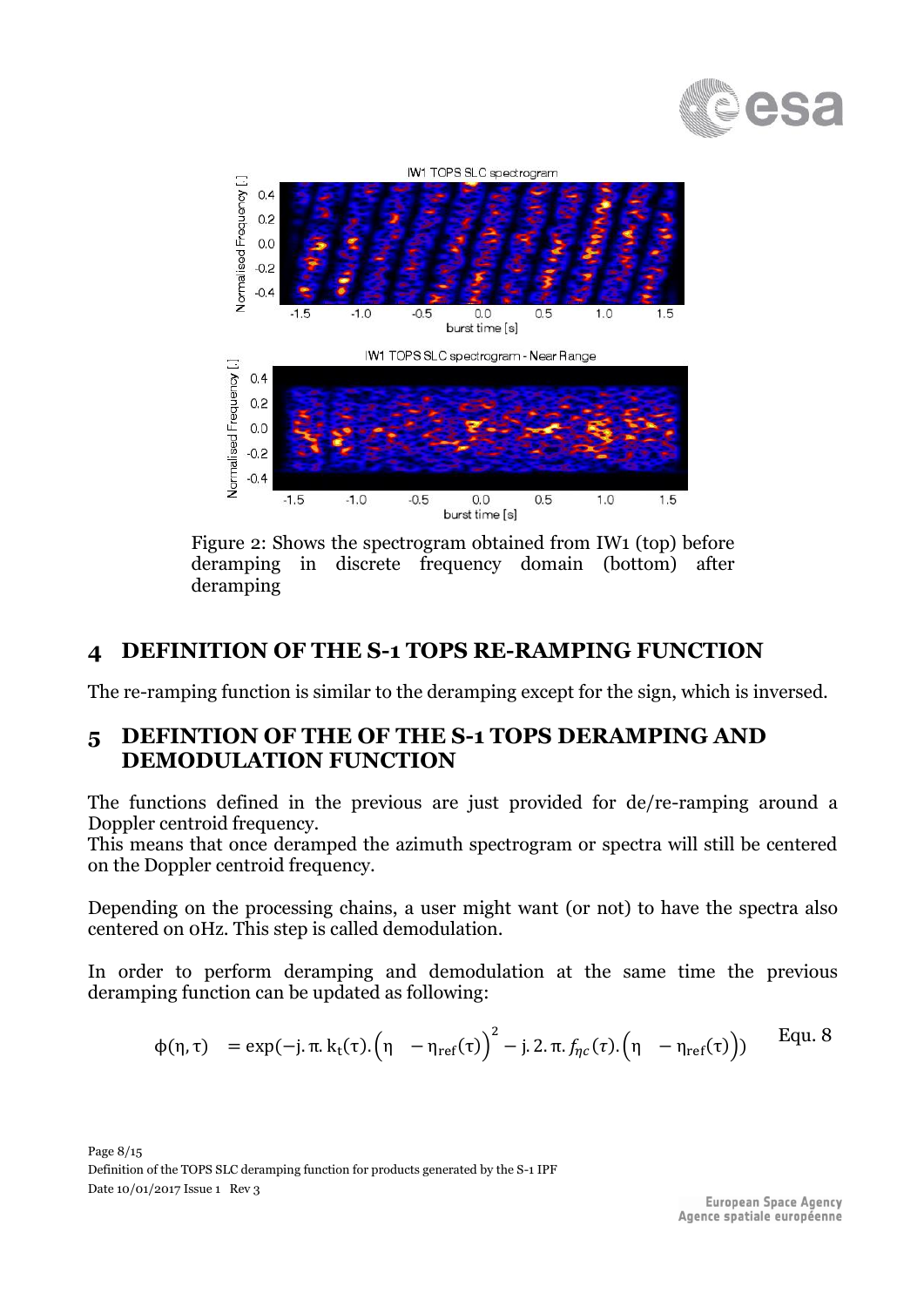

### **6 DERAMPING EXAMPLE**

A numerical example of deramping, as described in Section [3,](#page-3-5) is given for an S1A\_IW\_SLC product. This example will show how a complete burst can be deramped.

### **Selection of a Burst**

The product Annotations ADS (Annotation Data Set) [\[AD-](#page-3-4) 2] includes information on each burst including the lines per burst, samples per burst, the number of bursts in the product together with for each burst the azimuth time of the first line of the burst, the byte offset of the burst within the image MDS and an array of integers indicating the offset of the first and last valid image samples within each range line (a -1 indicates if a range line does not contain any valid image samples). This information is contained within the L1 Swath Timing ADSR (ADS Record). [Figure 3](#page-9-0) shows an example of burst information for the second out of eight bursts (in this case) within an IW1 sub-swath.

```
 <swathTiming>
     <linesPerBurst>1626</linesPerBurst>
     <samplesPerBurst>20392</samplesPerBurst>
     <burstList count="8">
…
       <burst>
         <azimuthTime>2015-02-18T17:41:04.914859</azimuthTime>
         <azimuthAnxTime>8.428336490000000e+02</azimuthAnxTime>
         <sensingTime>2015-02-18T17:41:06.164717</sensingTime>
         <byteOffset>132629576</byteOffset>
         <firstValidSample count="1626">-1 -1 -1 -1 -1 -1 -1 -1 -1 -1 -1 -
1 -1 -1 -1 -1 -1 -1 -1 -1 -1 -1 -1 -1 -1 -1 -1 -1 -1 -1 -1 -1 -1 -1 -1 -1 
-1 -1 -1 -1 -1 -1 -1 -1 -1 -1 -1 -1 -1 -1 -1 -1 -1 -1 -1 -1 -1 -1 -1 -1 -
1 -1 -1 -1 -1 -1 -1 -1 -1 -1 -1 -1 -1 -1 -1 -1 -1 -1 -1 -1 -1 -1 0 0 0 0 
0 0 0 0 0 0 0 0 0 0 0 0 0 0 0 0 0 0 0 0 0 0 0 0 0 0 0 0 0 0 0 0 0 0 0 0 0 
0 0 0 0 0 0 0 0 0 0 0 0 0 0 0 0 0 0 0 0 0…
…0 0 0 0 -1 -1 -1 -1 -1 -1 -1 -1 -1 -1 -1 -1 -1 -1 -1 -1 -1 -1 -1 -1 -1 -
1 -1 -1 -1 -1 -1 -1 -1 -1 -1 -1 -1 -1 -1 -1 -1 -1 -1 -1 -1 -1 -1 -1 -1 -1 
-1 -1 -1 -1 -1 -1 -1 -1 -1 -1 -1 -1 -1 -1 -1 -1 -1 -1 -1 -1 -1 -1 -1 -1 -
1 -1 -1 -1 -1 -1 -1 -1 -1 -1 -1</firstValidSample>
         <lastValidSample count="1626">-1 -1 -1 -1 -1 -1 -1 -1 -1 -1 -1 -1 
-1 -1 -1 -1 -1 -1 -1 -1 -1 -1 -1 -1 -1 -1 -1 -1 -1 -1 -1 -1 -1 -1 -1 -1 -
1 -1 -1 -1 -1 -1 -1 -1 -1 -1 -1 -1 -1 -1 -1 -1 -1 -1 -1 -1 -1 -1 -1 -1 -1 
-1 -1 -1 -1 -1 -1 -1 -1 -1 -1 -1 -1 -1 -1 -1 -1 -1 -1 -1 -1 -1 20391 
20391 20391 20391 20391 20391 20391 20391…
…20391 20391 -1 -1 -1 -1 -1 -1 -1 -1 -1 -1 -1 -1 -1 -1 -1 -1 -1 -1 -1 -1 
-1 -1 -1 -1 -1 -1 -1 -1 -1 -1 -1 -1 -1 -1 -1 -1 -1 -1 -1 -1 -1 -1 -1 -1 -
1 -1 -1 -1 -1 -1 -1 -1 -1 -1 -1 -1 -1 -1 -1 -1 -1 -1 -1 -1 -1 -1 -1 -1 -1 
-1 -1 -1 -1 -1 -1 -1 -1 -1 -1 -1 -1</lastValidSample>
       </burst>
```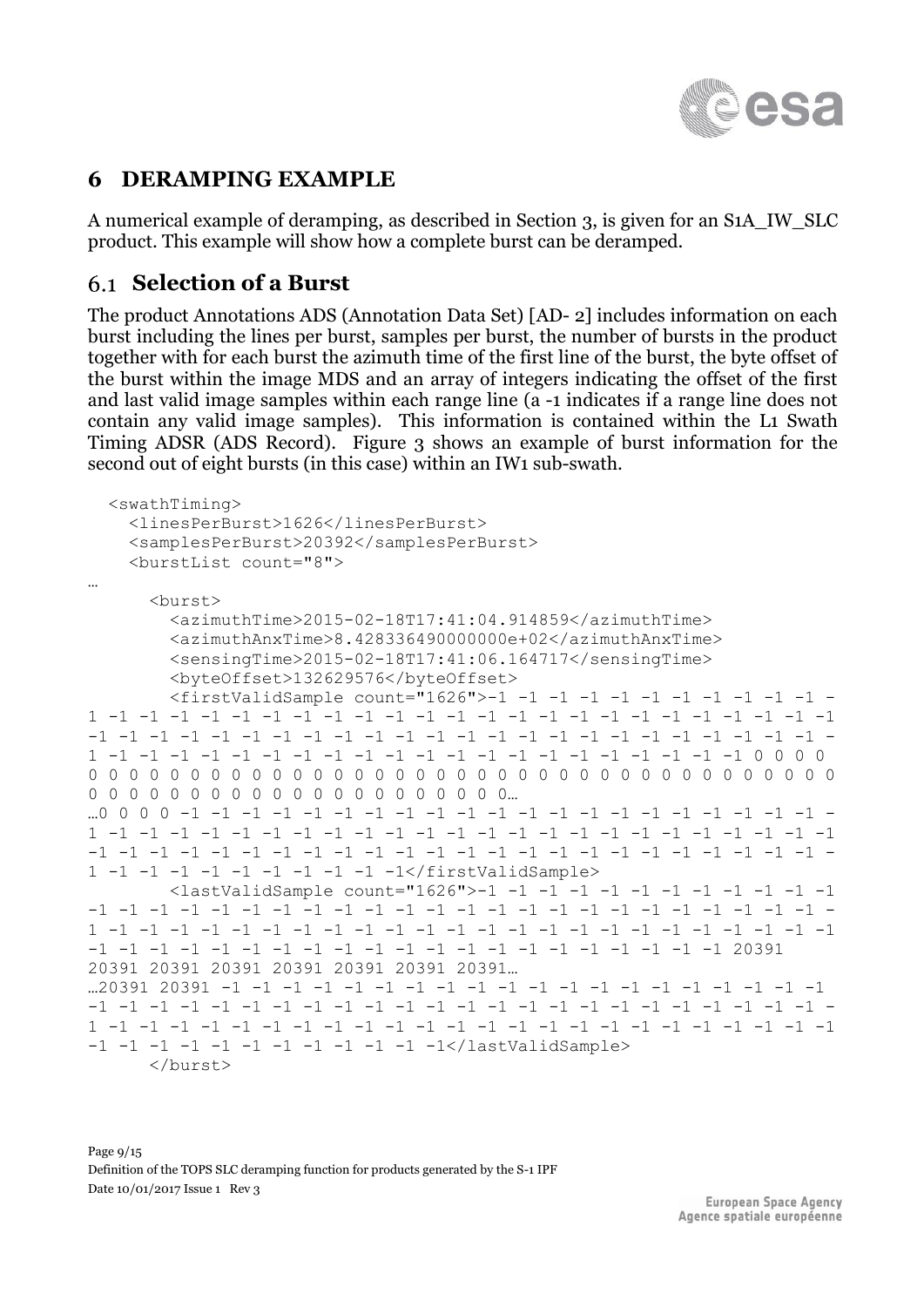

<span id="page-9-0"></span> </burstList> </swathTiming>

…

Figure 3. Example Burst Information

### <span id="page-9-2"></span>**Doppler Centroid Rate Introduced by the Scanning of the Antenna (ks)**

The Doppler rate introduced by the antenna steering (ks) as given in [Equ. 4](#page-5-0) requires the following parameters:

- Azimuth time at the mid-burst time  $(\eta_{mid})$
- Orbit state vectors spanning the burst to calculate the spacecraft velocity at the midburst azimuth time  $(v_s)$
- Radar frequency (*f<sub>c</sub>*)
- $\blacksquare$  Speed of light (c)
- **E** Azimuth steering rate  $(k_y)$

The azimuth time at the mid-burst  $(\eta_{mid})$  is calculated from the azimuth time at the start of the burst, the lines per burst ( $N_{\text{burst}}$ ) and the azimuth time interval ( $\Delta$ ts):

$$
\eta_{mid} = \eta_{start} + \Delta t \sin(N_{burst}/2) \tag{Equ. 9}
$$

Using the numerical values in [Figure 4](#page-9-1) (from the L1 Swath ADSR and L1 Image ADSR) gives  $\eta_{mid}$  = 2015-02-18T17:41:06.586026.

 <azimuthTime>2015-02-18T17:41:04.914859</azimuthTime> <linesPerBurst>1626</linesPerBurst> <azimuthTimeInterval>2.055556280538440e-03</azimuthTimeInterval>

#### Figure 4. Example Mid-burst Azimuth Time Information

<span id="page-9-1"></span>Orbit state vectors spanning the burst are used to calculate the orbital velocity prior to interpolation to determine the spacecraft velocity at the mid-burst azimuth time (Vs). For each azimuth time, the orbit velocity is calculated:

$$
V_s = \sqrt{(V_x^2 + V_y^2 + V_z^2)} \qquad \qquad \text{Equ. 10}
$$

Using the numerical values in [Figure 5](#page-10-0) (from the L1 General ADSR) gives the orbit velocity at the five azimuth times as 7589.7953, 7589.7768, 7589.7583, 7589.7398, 7589.7213 m/s. Interpolation of these velocities using, for example a least-squares quadratic fit, gives  $V_s$  = 7589.7505 m/s.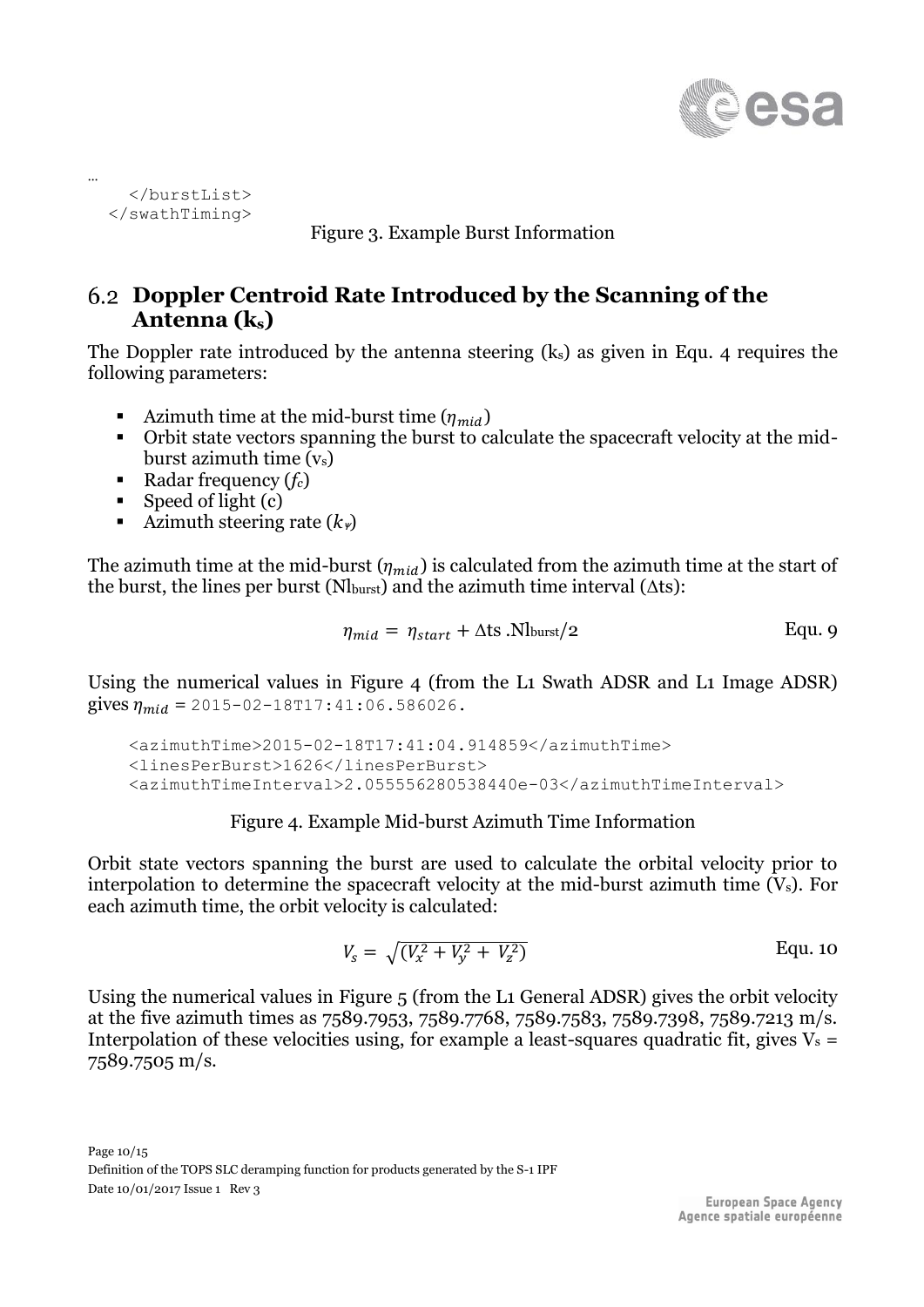

```
 <orbit>
   <time>2015-02-18T17:41:04.163000</time>
     …
   <velocity>
     <x>-5.811987861370349e+03</x>
     <y>-1.489113520069542e+03</y>
     <z>4.648476235192883e+03</z>
   </velocity>
 <orbit>
   <time>2015-02-18T17:41:05.163000</time>
     …
   <velocity>
     <x>-5.817218162668108e+03</x>
     <y>-1.487809146251458e+03</y>
     <z>4.642317198288879e+03</z>
   </velocity>
 </orbit>
 <orbit>
   <time>2015-02-18T17:41:06.163000</time>
     …
   <velocity>
     <x>-5.822441741826881e+03</x>
     <y>-1.486502352004974e+03</y>
     <z>4.636152939673951e+03</z>
   </velocity>
 </orbit>
 <orbit>
   <time>2015-02-18T17:41:07.163000</time>
     …
   <velocity>
     <x>-5.827658592983404e+03</x>
     <y>-1.485193125508739e+03</y>
     <z>4.629983467457250e+03</z>
   </velocity>
 </orbit>
 <orbit>
   <time>2015-02-18T17:41:08.163000</time>
     …
   <velocity>
     <x>-5.832868706606461e+03</x>
     <y>-1.483881468547715e+03</y>
     <z>4.623808786054031e+03</z>
   </velocity>
 </orbit>
```
#### <span id="page-10-0"></span>Figure 5. Example Orbit Velocity Information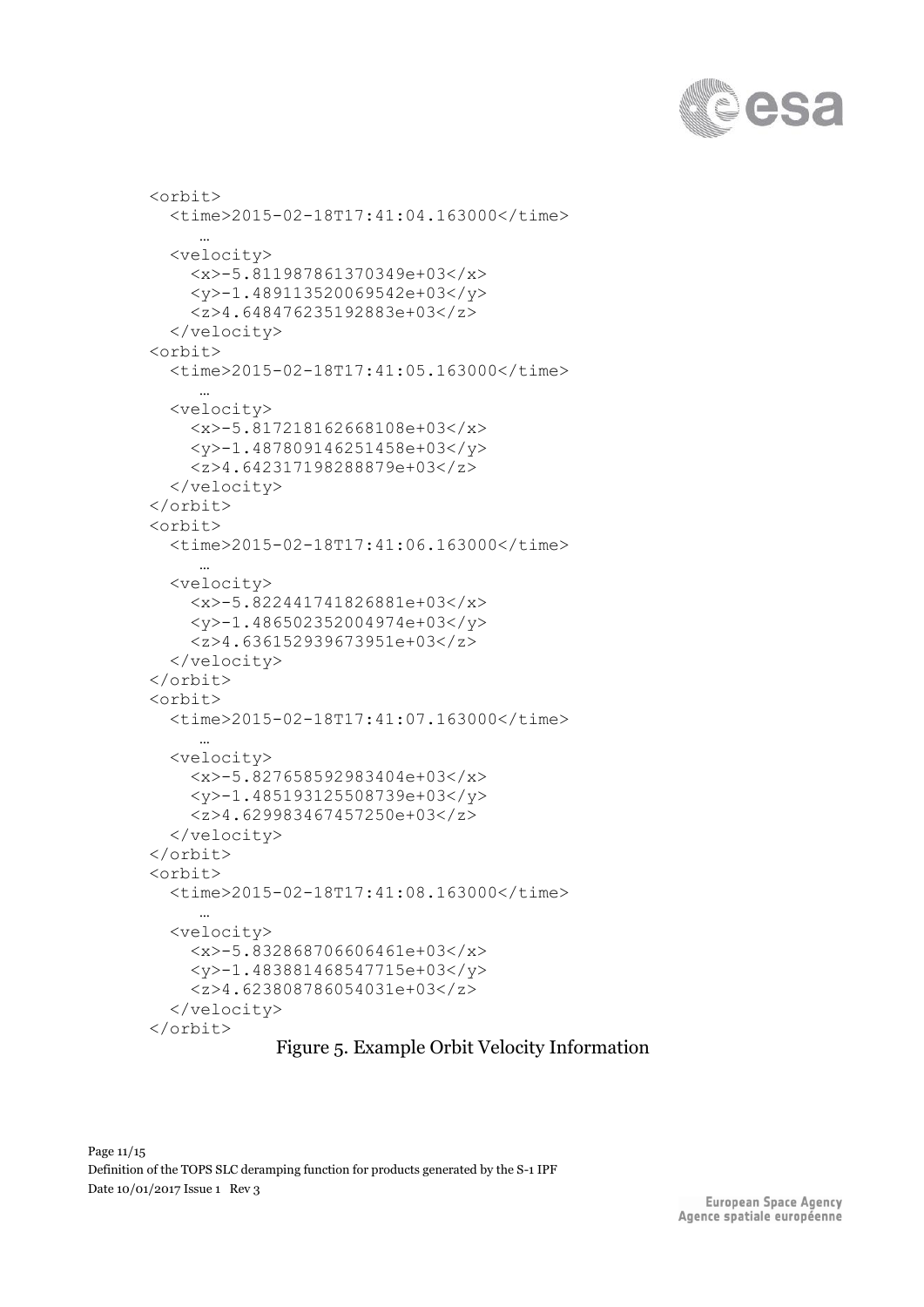

Using the numerical values in [Figure 6](#page-11-0) (from the L1 General ADSR) and  $V_s$ , gives the Doppler centroid rate ks =  $7596.3984$  Hz/s. Note that azimuth steering rate k $\psi$  in [Figure 6](#page-11-0) needs to be converted to radians/s. ks is not dependent on range.

 <radarFrequency>5.405000454334350e+09</radarFrequency> <azimuthSteeringRate>1.590368784000000e+00</azimuthSteeringRate>

#### Figure 6. Example Doppler Centroid Rate (ks) Information

### <span id="page-11-1"></span><span id="page-11-0"></span>**Doppler FM Rate (ka)**

The Doppler FM rate  $(k_a)$  is dependent on range and is calculated for each range sample i. The nearest azimuth FM rate polynomial to the azimuth mid-burst time  $(\eta_{mid})$  is to be identified as shown in [Figure 7](#page-12-0) (from the L1 General ADSR). The FM rate is calculated at a given range time,  $\tau(i)$  by:

$$
k_a(i) = c0 + c1.(\tau(i) - \tau_0) + c2.(\tau(i) - \tau_0)^2
$$
 Equ. 11

where the parameters coefficients co, c1, c2 are provided by the *azimuthFmRatePolynomial* field and  $\tau_0$  is the 2-way slant range time origin within the azimuth FM rate information.

The slant range time of the i<sup>th</sup> sample is given by:

$$
\tau(i) = \tau(0) + i \Delta \tau_s
$$
 Equ. 12

The range time interval between two samples  $(\Delta \tau_s)$  is derived from the *rangeSamplingRate* field (see [Table 1\)](#page-6-0).

The slant range time of the first sample,  $\tau(i=0)=\tau(0)$ , is given by the field */product/imageAnnotation/imageInformation/slantRangeTime* (see [Table 1\)](#page-6-0)*.*

```
 <azimuthFmRate>
         <azimuthTime>2015-02-18T17:41:05.331024</azimuthTime>
         <t0>5.356509155649830e-03</t0>
         <azimuthFmRatePolynomial count="3">-2.311921087579409e+03
4.483154182859674e+05 7.926006904805526e+07</ azimuthFmRatePolynomial>
       </azimuthFmRate>
     <generalAnnotation>
     <productInformation>
 …
       <rangeSamplingRate>6.434523812571428e+07</rangeSamplingRate>
```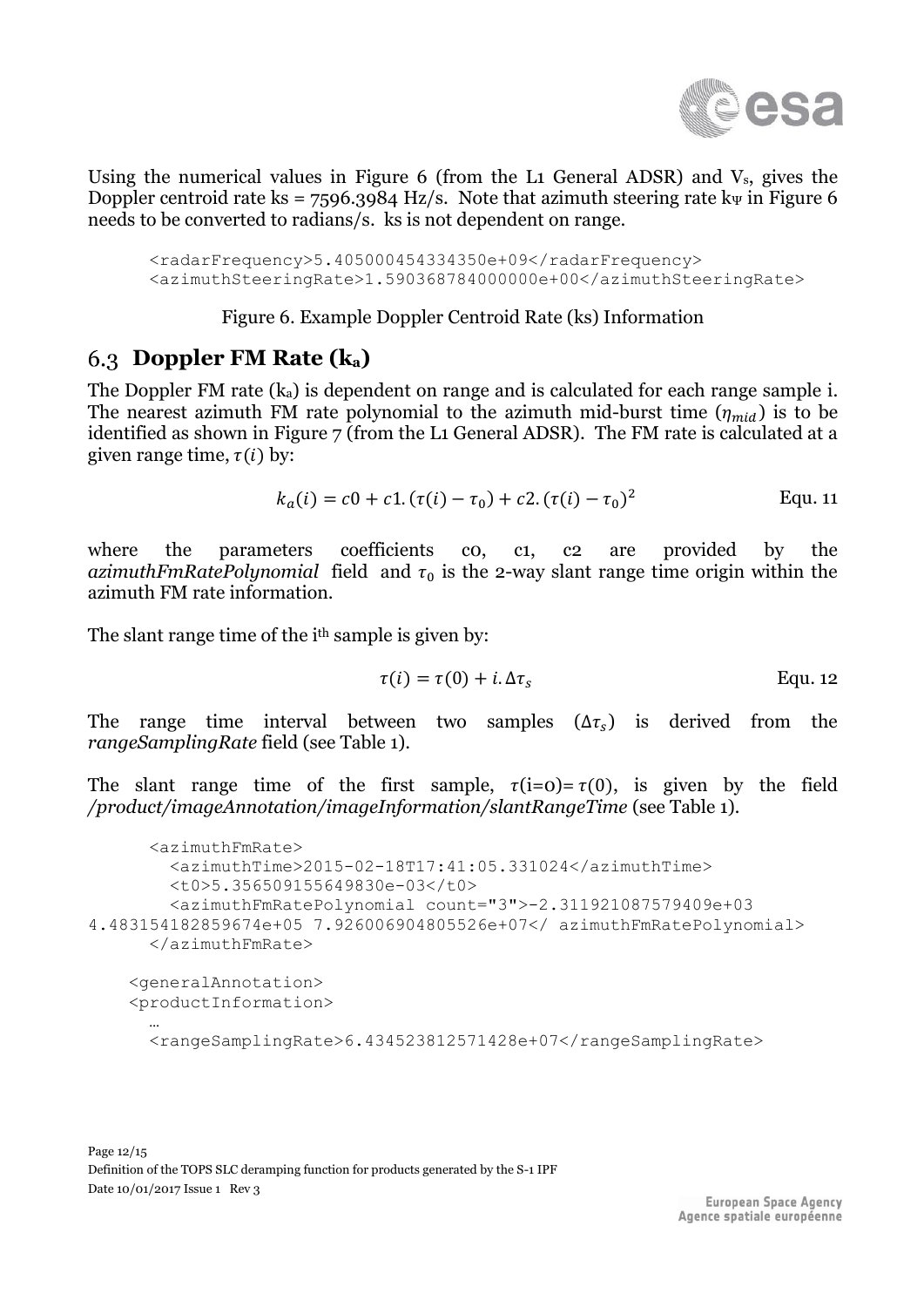

```
 <imageAnnotation>
    <imageInformation>
 …
      <slantRangeTime>5.356509155649830e-03</slantRangeTime>
```
#### Figure 7. Example Doppler FM Rate (ka) Information

<span id="page-12-0"></span>The variation of the Doppler FM rate, ka, as a function of range sample number using the information above is shown in [Figure 8.](#page-12-1)



Figure 8. Doppler FM rate  $(k_a)$  as a function of range sample number

## <span id="page-12-3"></span><span id="page-12-1"></span>**Doppler Centroid Rate in the Focussed TOPS SLC Data (kt)**

The Doppler centroid rate  $(k<sub>t</sub>)$  is dependent on range and is calculated for each range sample. As shown in [Equ. 2,](#page-5-1)  $k_t$  is a function of the Doppler centroid rate introduced by the scanning of the antenna, ks, as given in Section [6.2](#page-9-2) and the Doppler FM rate, ka, as given in Section [6.3.](#page-11-1) [Figure 9](#page-12-2) shows the variation of  $k_t$  with range sample number.



<span id="page-12-2"></span>Figure 9. Doppler Centroid Frequency (kt) as a function of range sample number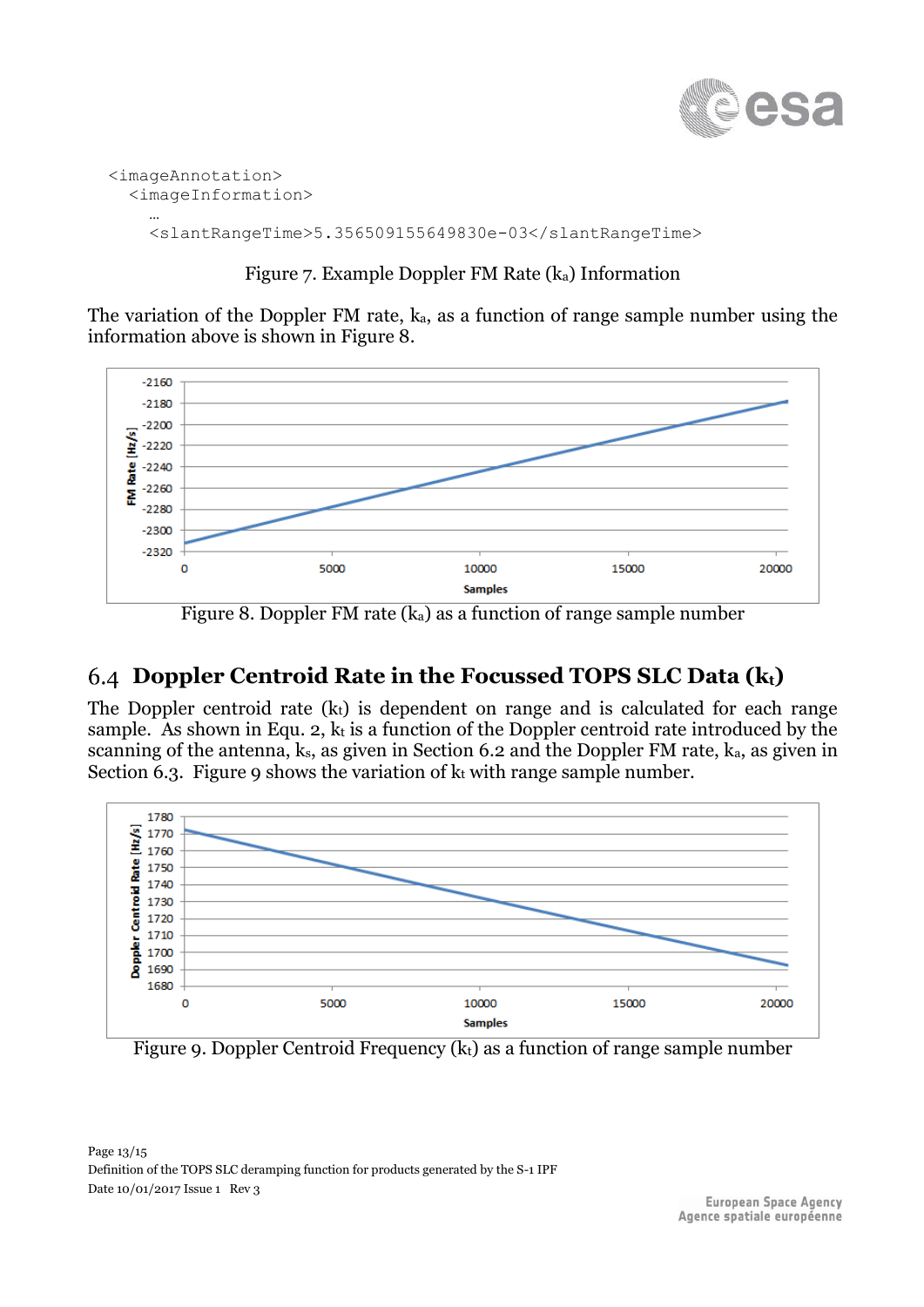

## <span id="page-13-2"></span>6.5 **Doppler Centroid Frequency**  $(f_{nc})$

The Doppler centroid frequency  $(f_{\eta c})$  is dependent on range and is calculated for each range sample. The nearest Doppler centroid frequency polynomial to the azimuth time at the mid-burst  $(\eta_{mid})$  is to be identified as shown in [Figure 10](#page-13-0) (from the L1 Doppler Centroid ADSR). The Doppler centroid frequency is calculated at a given range time tSR by:

$$
f_{\eta c} = c0 + c1.(\tau(i) - \tau_0) + c2.(\tau(i) - \tau_0)^2
$$
 Equ. 13

where the parameters coefficients co, c1, c2 are provided by the dataDcPolynomial field and  $\tau_0$  is the 2-way slant range time origin within the Doppler centroid frequency information. Slant range time of the i<sup>th</sup> sample,  $\tau(i)$ , is described in Section [6.3.](#page-11-1)

```
 <dcEstimate>
         <azimuthTime>2015-02-18T17:41:06.293764</azimuthTime>
         <t0>5.356400367490770e-03</t0>
 …
         <dataDcPolynomial count="3">3.486574e+01 -2.299984e+04 
8.332020e+06</dataDcPolynomial>
```
## Figure 10. Example Doppler Centroid Rate  $(f_{\eta c})$  Information

<span id="page-13-0"></span>The variation of the Doppler centroid frequency,  $\overline{f}_{\eta\text{c}},$  as a function of range sample number using the information above is shown in [Figure 11.](#page-13-1)



<span id="page-13-1"></span>Figure 11. Doppler Centroid Frequency  $(f_{\eta\mathfrak{c}})$  as a function of range sample number